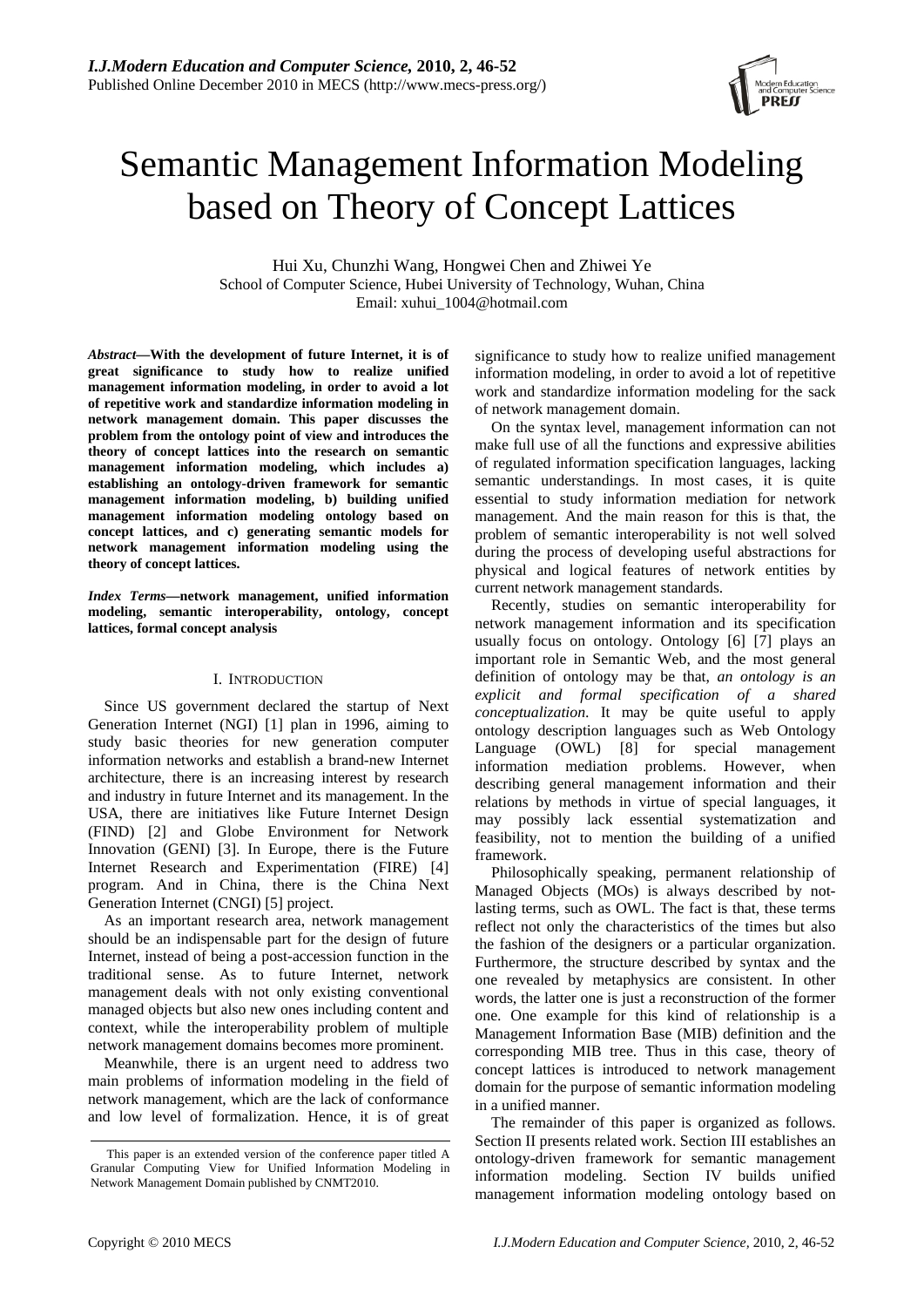concept lattices. Section V discusses the solution for generating semantic models for network management information modeling using the theory of concept lattices. Section VI concludes this paper and prospects future work.

## II. RELATED WORK

Taking the problem of unified information modeling for network management into consideration, current studies are generally divided into two main directions.

#### *A. Proposal of a Unified Standard*

One direction for unified information modeling in the field of network management is to propose a unified standard, such as SMIng [9] suggested by Internet Research Task Force (IRTF), YANG [10] by Internet Engineering Task Force (IETF), Common Information Model (CIM) [11] by Distributed Management Task Force (DMTF), and so on.

Especially, Reference [12] argues that, the development of information models for important element types may do favor to managers for the access of standard managed objects through a standardized style.

#### *B. Integration in a Unified Manner*

The other direction for unified management information modeling is to integrate existing standards using formal methods such as ontology description languages. An example for these methods is application of OWL, Semantic Web Rule Language (SWRL) [13] and Semantic Markup for Services (OWL-S) [14] to ontology-based modeling. An OWL ontology can be used as the integration of all domain information, when at the same time, Merge and Map (M&M) methods must also be taken into account [15] [16] [17]. A step forward in integrating ontology-based information is to add behavior information, to the OWL ontology using SWRL [18] [19]. Moreover, OWL-S is an ontology developed in Semantic Web domain, aiming at the automatic discovery, invocation, composition and interoperation of Web services, and it can be utilized to promote the automation of network management [20].

Reference [21] utilizes XML technologies to organize MIB as a tree structure, performs a structural data process, and provides a graphical support for quick access to management information with the use of Virtual Reality (VR) technologies. Reference [22] tries to integrate existing standards in a unified manner, and it proposes semantic mapping implemented between any ontology pair, in order to solve the semantic interoperability problem, since ontology is used as semantic modeling for managed environments. That is to say, it can reduce the interoperability problem in network management domain to ontology mapping tasks between conceptual semantics.

## Ⅲ. ONTOLOGY-DRIVEN FRAMEWORK FOR SEMANTIC MANAGEMENT INFORMATION MODELING

Network management has become a critical technology for future Internet, and the basis of hierarchical analysis in the interest of network management is management information.

#### *A. Granularity Computing Viewpoint*

As for the problem of unified management information modeling for future Internet, it becomes greatly important to understand and describe this problem from multiple views and multiple levels, and Granularity Computing (GrC) [23] [24] provides a new thinking.

Current studies on GrC can be reduced to three main perspectives, which consist of structural philosophy thinking, structural problem solving and structural information processing. These three basic perspectives relate to each other and also have its own framework, while there is a hierarchy among them.

In accordance with the GrC triangle, the hierarchy of network management information granularity is seriously considered and built, which is divided into the MIB (information) level, the model or schema (information specification) level, and the meta-schema (information specification language) level, with demonstrations as follows.

(1) MIB for instance information. Generally, specific management protocols require MIB of different styles.

(2) MIB definition for model or schema. It is also called as information specification, which includes protocol-neutral information model and protocol-specific data model.

(3) Specification language for MIB definition. It is also named as meta-schema or information specification language, which consists of information modeling language and data modeling language correspondingly.

#### *B. Proposed Ontology-Driven Framework*

As to the three-level hierarchy of network management information granularity, the key for applications is the schema level. However, current information specifications in network management domain are in the lack of conformance and have a low degree of formalization. In fact, information models and data models are improved by semantic models, so as to grantee the concepts used in the field of network management and their existing relations formalized [25]. Hence, semantic management information modeling is a prospective way for the study of unified information modeling for the sake of network management.

Furthermore, when taking automation into consideration, there is an urgent requirement to provide a general method for the generation of information in the field of network management. Thus in this case, the metaschema level needs to be utilized. And an ontologydriven framework is then proposed for semantic management information modeling, as shown in Fig. 1.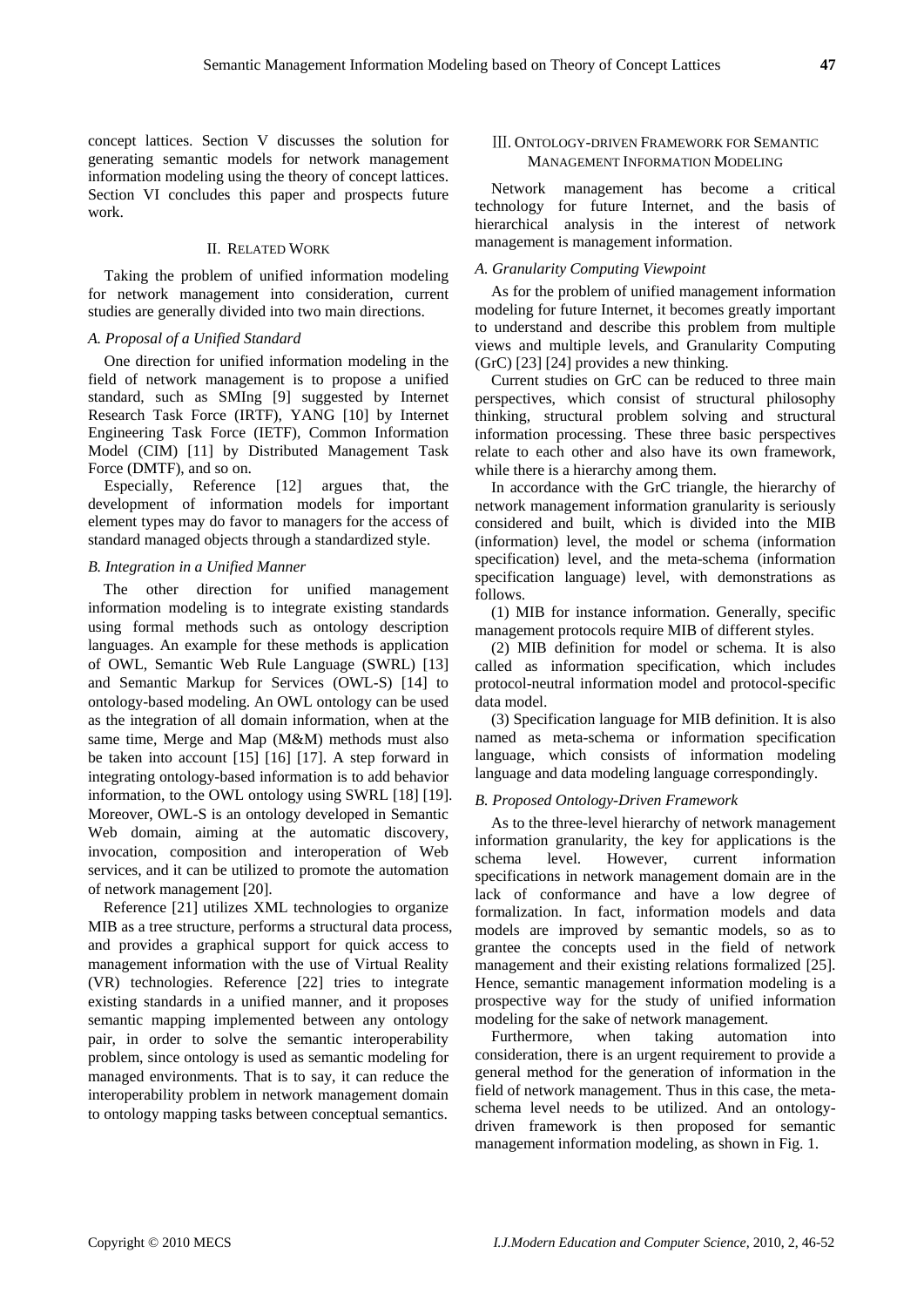

Figure 1. Proposed ontology-driven framework for semantic management information modeling.

As is indicated in Fig. 1, concept lattices is introduced to describe ontology at the meta-schema level and translated into schema defined by ontology description languages in view of semantic management information modeling.

The next two sections will build unified management information modeling ontology based on concept lattices, and discusses the solution for generating semantic models for network management using the theory of concept lattices respectively.

### Ⅳ. THE BUILIDING OF META-SCHEMA ONTOLOGY FOR NETWORK MANAGEMENT INFORMATION MODELING BASED ON CONCEPT LATTICES

As one origin of GrC, concept lattices [26] is an exact mathematic model, essentially reflecting the entityattribute relationship. And its corresponding Hasse chart can reveal notional hierarchy. It seems that, application of concept lattices may be an effective means to construct ontology as meta-schema for unified information modeling in network management domain.

## *A. Concept Lattices and its Theory*

The problem of semantic interoperability becomes more and more important, especially in the environment of future Internet. And the cooperation of standards for management information specifications can be seen as a way to implement semantic interoperability. However, the fact is that, standards proposed by different organizations remain a competing relationship rather than a cooperative one. From this point of view, the ontologydriven approach provides a unified way to semantic interoperability, while the understanding of ontology by different organizations may be different.

Hence, when applying ontology description languages to realize the integration of management information specifications in a direct way, the ontology building process totally relies on a mass of manual work, and subjective factor may easily play an impact on the quality of the obtained ontology. As the theory of concept lattices, Formal Concept Analysis (FCA) is a mathematization of the philosophical understanding of concepts, and it can be

utilized as a learning technique for ontology building [27].

#### *B. Ontology Building based on Concept Lattices*

In order to get a better abstract effect and reduce the complexity of engineering, management information specification languages for the meta-schema level are selected to be described by ontology based on concept lattices. Generally speaking, ontology building usually contains the following three steps.

- a) listing related glossary
- b) defining concepts and their hierarchy
- c) defining the relations of concepts

Considering the construction of meta-schema ontology, the constructed unified ontology can realize unified description of management information specification languages through knowledge sharing, knowledge reuse and explication of implicit information.

As is indicated in the widely accepted definition of ontology that is an explicit and formal specification of a shared conceptualization, two key points about the ontology design must be seriously considered. On the level of conceptualization, the objects and their relationships contained in the ontology should be confirmed, while on the level of specification, some specified schema or language should be applied to specify these concept models. From this viewpoint, the visualization advantages of concept lattices may provide a promising method for ontology description.

Basic properties, generation algorithms and reduction policies are first discussed for the corresponding concept lattices of management information specification languages [28]. Based on the visualization benefits, concept lattices are optimized to obtain an object-centric ontology description, and a unified ontology is then constructed using the association analysis of concept lattices [29]. And using a combined approach of the merge method [30] and the alignment method [31], Fig. 2 gives the proposed ontology articulation approach by

Step 1. Perform the semantic treatment with articulated concept lattices based on the alignment method.  $(1.1)$  Eliminate redundancy of properties.

- (1.2) Unify semantic specifications of objects.
- (1.3) Compute semantic similarity of objects.
- 

Step 2. Obtain the articulation degree of objects based on their semantic similarity result.

Step 3. Select an appropriate correlation policy according to the articulation degree result of objects

Step 4. Implement the correlation of all objects from source concept lattices in order to construct a unified ontology.

Figure 2. Proposed ontology articulation approach by means of concept lattices.

means of concept lattices.

As is demonstrated in Fig. 2, the definitions of semantic similarity and articulation degree are essential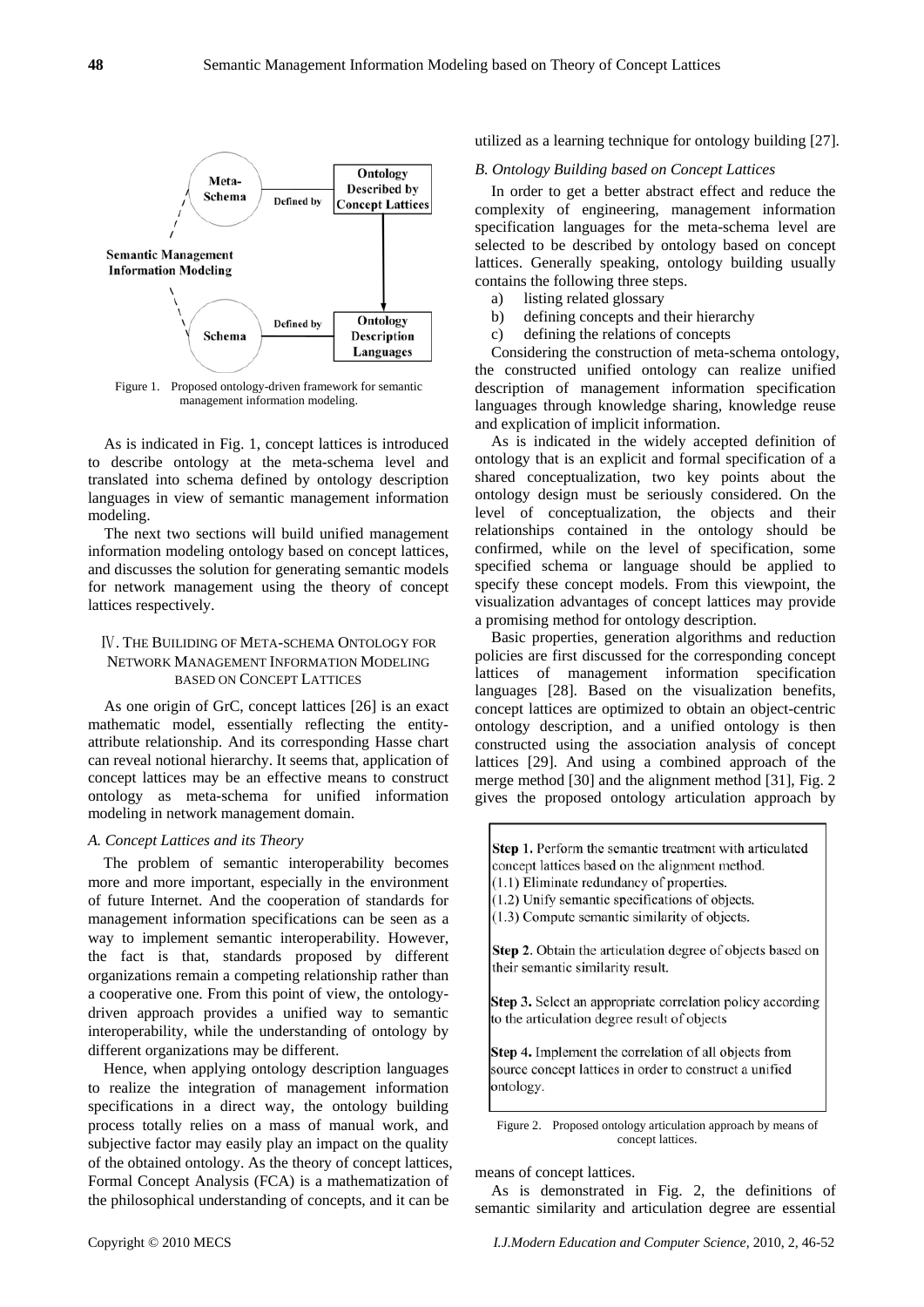for the proposed ontology articulation approach by means of concept lattices, which are described as Definition 1 and Definition 2. Based on these definitions, Table I provides the object correlation policy in order to build meta-schema ontology for network management information modeling based on concept lattices.

**Definition 1.** If ontologies  $B_1$ , ...,  $B_n$  described based on concept lattices have objects  $\begin{bmatrix} 0_1, \ldots, 0_n \end{bmatrix}$  $o_n$  respectively, and corresponding properties of these objects are  $A_1$ , ...,  $A_n$ , then as for articulated ontology *B*, semantic similarity of  $O_1$ ,  $\ldots$ ,  $O_n$  is defined as  $(o_1,..., o_n) = \frac{card (A_1 \cap ... \cap A_n)}{dim (A_1 \cap ... \cap A_n)}$  $\left( A_{\text{l}} \cup ... \cup A_{\text{n}} \right)$  $n$ <sup>*n*</sup>) =  $\frac{card (A_1 \cup ... \cup A_n)}{card (A_1 \cup ... \cup A_n)}$ *card*  $(A_1 \cap ... \cap A_n) = \frac{card (A_1 \cap ... \cap A_n)}{dim (A_1 \cap ... \cap A_n)}$  $\cup ...$ U  $[ \ ]... [ \ ]$ ...  $,..., o_n$ ) =  $\frac{card (A_1 \cap ...}{det (A_2 \cap ...)}$ 1  $b_1,..., b_n$  =  $\frac{tan(\lambda_1 + ... + \lambda_n)}{(\lambda_1 + ... + \lambda_n)}$  (1)

**Definition 2.** As for articulated ontology  $B$ , if objects  $O_1$ ,  $\ldots$ ,  $O_n$  from different source concept lattices, then articulation degree of  $^{O_1}$ , ...,  $^{O_n}$  is defined as  $[0, \text{Similarity}(o_1...o_n) = 0$ 

$$
Articulation(o_1, ..., o_n) = \begin{cases} 1, \text{Similarity}(o_1...o_n) \in (0, 2/3) \\ 2, \text{Similarity}(o_1...o_n) \in [2/3, 1) \\ 3, \text{Similarity}(o_1...o_n) = 1 \end{cases}
$$
 (2)

TABLE I. OBJECT CORRELATION POLICY FOR ONTOLOGY BUILDING

| <b>Articulation</b> |                                                      |  |  |
|---------------------|------------------------------------------------------|--|--|
| degree              | <b>Object Correlation Policy</b>                     |  |  |
| $\mathbf{0}$        | Each correlated object keeps the alignment status    |  |  |
| 1                   | Choose one of the following two policies according   |  |  |
|                     | to the practical situation.                          |  |  |
|                     | Each correlated object keeps the alignment           |  |  |
|                     | status                                               |  |  |
|                     | (2) All correlated objects are merged to an ontology |  |  |
|                     | object in a unified way                              |  |  |
| 2, 3                | All correlated objects are merged to an ontology     |  |  |
|                     | object in a unified way                              |  |  |

#### *C. Switch Policy*

If the number of articulated source ontologies during the building process of unified meta-schema ontology is *n*, as for the switch of source ontologies  $B_x$  and  $B_y$  $(1 \le x < y \le n)$ , the semantic similarity result for  $B_x$  and  $B_y$  objects by (1) can be used for the establishment of switch policy for articulated source ontologies.

Fig. 3 offers a SQL segment to create *SSTable* as a semantic similarity table for  $B_x$  and  $B_y$  objects, which includes *source*  $\frac{z}{x}$  and *source*  $\frac{z}{z}$  representing the  $B_x$  object and the  $B_y$  object respectively, and *similarity* for their semantic similarity result.

# CREATE TABLE SSTable (source x VARCHAR(30), source\_y VARCHAR(30), similarity INT);

| Figure 3. A SQL segment to create SSTable. |  |
|--------------------------------------------|--|
|                                            |  |

During the building process of unified meta-schema ontology, *CRTable* can be obtained as a semantic similarity table for objects of articulated source ontologies, which includes *source* \_1 , … , and  $source\_n$  representing the object of each articulated source ontology, and *similarity* for their semantic similarity result.

Fig. 4 shows a SQL segment to totally evaluate *SSTable* from *CRTable* when  $n = 2$ , while Fig. 5 gives a SQL segment to partially evaluate *SSTable* from *CRTable* when  $n \geq 3$ .

## INSERT INTO SSTable SELECT \* FROM CRTable WHERE  $\sinilarity \leq 0$ :

Figure 4. A SQL segment for total evaluation of SSTable from CRTable.

INSERT INTO SSTable (source x, source y) SELECT source x, source y FROM CRTable WHERE similarity $\Diamond$ 0;

Figure 5. A SQL segment for partial evaluation of SSTable from CRTable.

Ⅴ. APPLYING THE THEORY OF CONCEPT LATTICES TO GENERATE SEMANTIC MODELS FOR NETWORK MANAGEMENT INFORMATION MODELING

Copyright © 2010 MECS *I.J.Modern Education and Computer Science,* 2010, 2, 46-52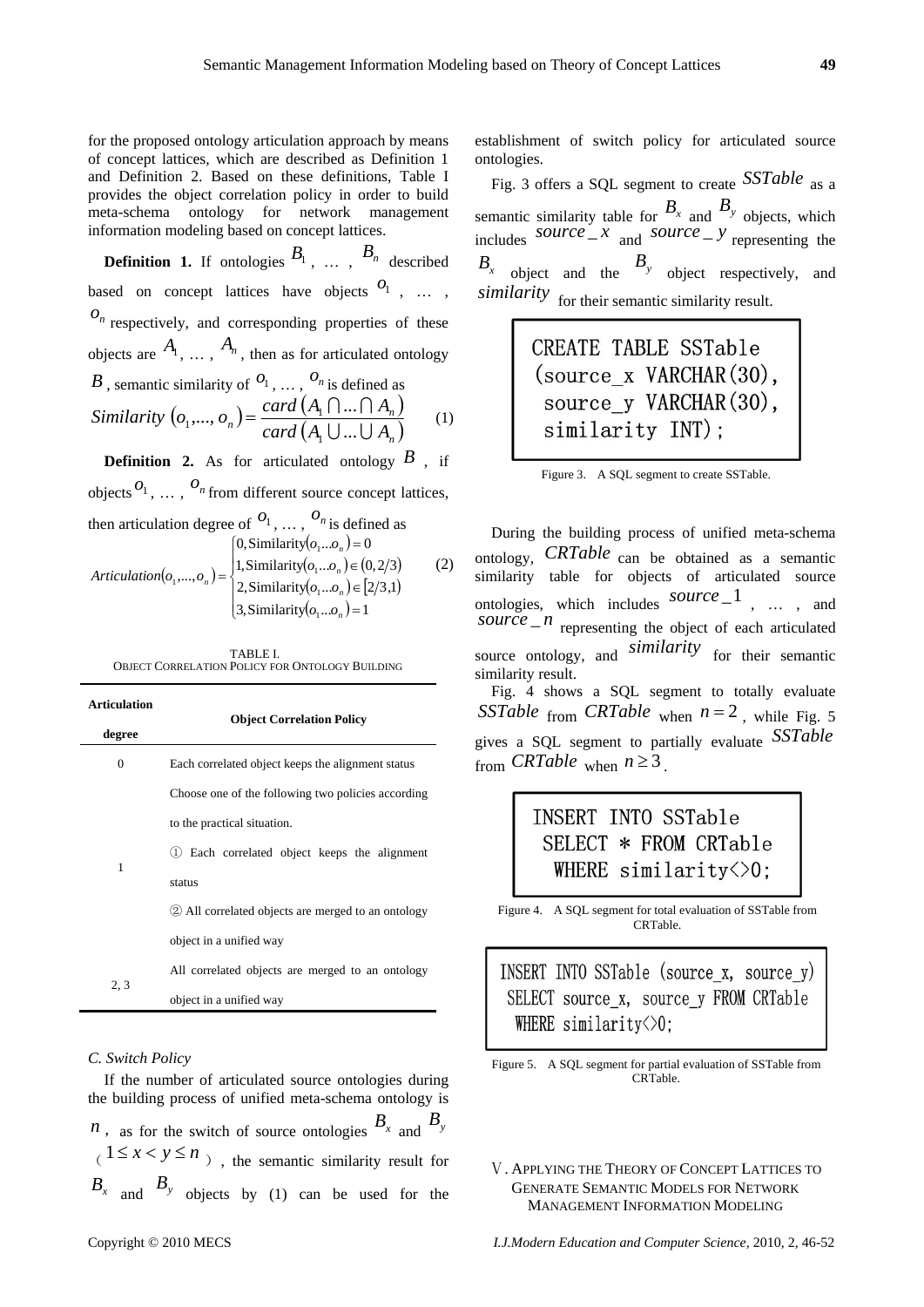It seems that FCA and ontology have no direct associations. But both of them root from philosophy, and from knowledge representation point of view, both of them are used to model concepts and their relations. Hence, this section will make further use of the FCA approach to generate semantic models for network management information modeling.

#### *A. Mapping Outline*

Note that, FCA emphasizes the difference of objects and properties, while in ontology domain, this difference is not so obvious, and objects play a more important role. Thus in this case, meta-schema ontology described by based on concept lattices can be translated into schema defined by ontology description languages in view of semantic management information modeling, with the use of mapping outline, as displayed in Fig. 6.



Figure 6. Mapping outline for meta-schema ontology described by concept lattices translated into schema defined by ontology description languages in view of semantic management information modeling.

#### *B. Generation of Semantic Models*

Considering the generation of semantic models for network management information modeling, Table II provides some corresponding relations of formal property for meta-schema ontology and OWL construction or tag based on the mapping outline shown in Fig. 6.

#### Ⅵ. CONCLUSIONS AND FUTURE WORK

This paper introduces the theory of concept lattices into the research on semantic management information modeling. On one hand, it opens up a new era for the applications of concept lattices. On the other hand, it provides an innovative methodology for the problem of unified information modeling in the field of network management from an ontology-driven viewpoint. This methodology establishes the theoretical foundation for studies on semantic management information modeling, and it is greatly beneficial to finally achieve the goal of standardizing information modeling for the sake of network management.

Future work includes further considerations of uncertain factors to describe information modeling in network management domain by introducing fuzziness into formal concept analysis.

| <b>Formal Property for</b>  | OWL                            | <b>Example for</b>                            |
|-----------------------------|--------------------------------|-----------------------------------------------|
| <b>Meta-schema Ontology</b> | Construction                   | <b>OWL Tag</b>                                |
| description                 | Capability for<br>Comments     | rdfs:comment                                  |
| oid                         | Specified<br>Name              | rdf:id                                        |
| status                      | Version<br>Control             | owl:DeprecatedClass<br>owl:DeprecatedProperty |
| organization                | Capability for<br>Comments     | rdfs:comment                                  |
| contact                     | Capability for<br>Comments     | rdfs:comment                                  |
| revision                    | Version<br>Control             | owl:priorVersion<br>owl:versionInfo           |
| object                      | Enumeration<br>Structure       | owl:oneOf                                     |
| syntax                      | Restrictions<br>of Property    | owl:allValuesFrom<br>owl:Restriction          |
| access                      | Enumeration<br>Structure       | owl:oneOf                                     |
| index                       | characteristics<br>of Property | owl:FunctionalProperty                        |
| signals                     | Enumeration<br>Structure       | owl:oneOf                                     |

#### ACKNOWLEDGMENT

This work has been supported by the Key Project for Natural Science Foundation of Hubei Province in China (No. 2010CDA011), the Natural Science Foundation of Hubei Province in China (No. 2009CDB100), and the Twilight Plan Project of Wuhan City in China (No. 201050231084).

#### **REFERENCES**

- [1] NGI Program. Available: en.wikipedia.org/wiki/Next\_Generation\_Internet\_Program
- [2] Future Internet Design. Available: www.nets-find.net

| TABLE II.                                                 |
|-----------------------------------------------------------|
| SOME CORRESPONDING RELATIONS OF FORMAL PROPERTY FOR META- |
| SCHEMA ONTOLOGY AND OWL CONSTRUCTION OR TAG               |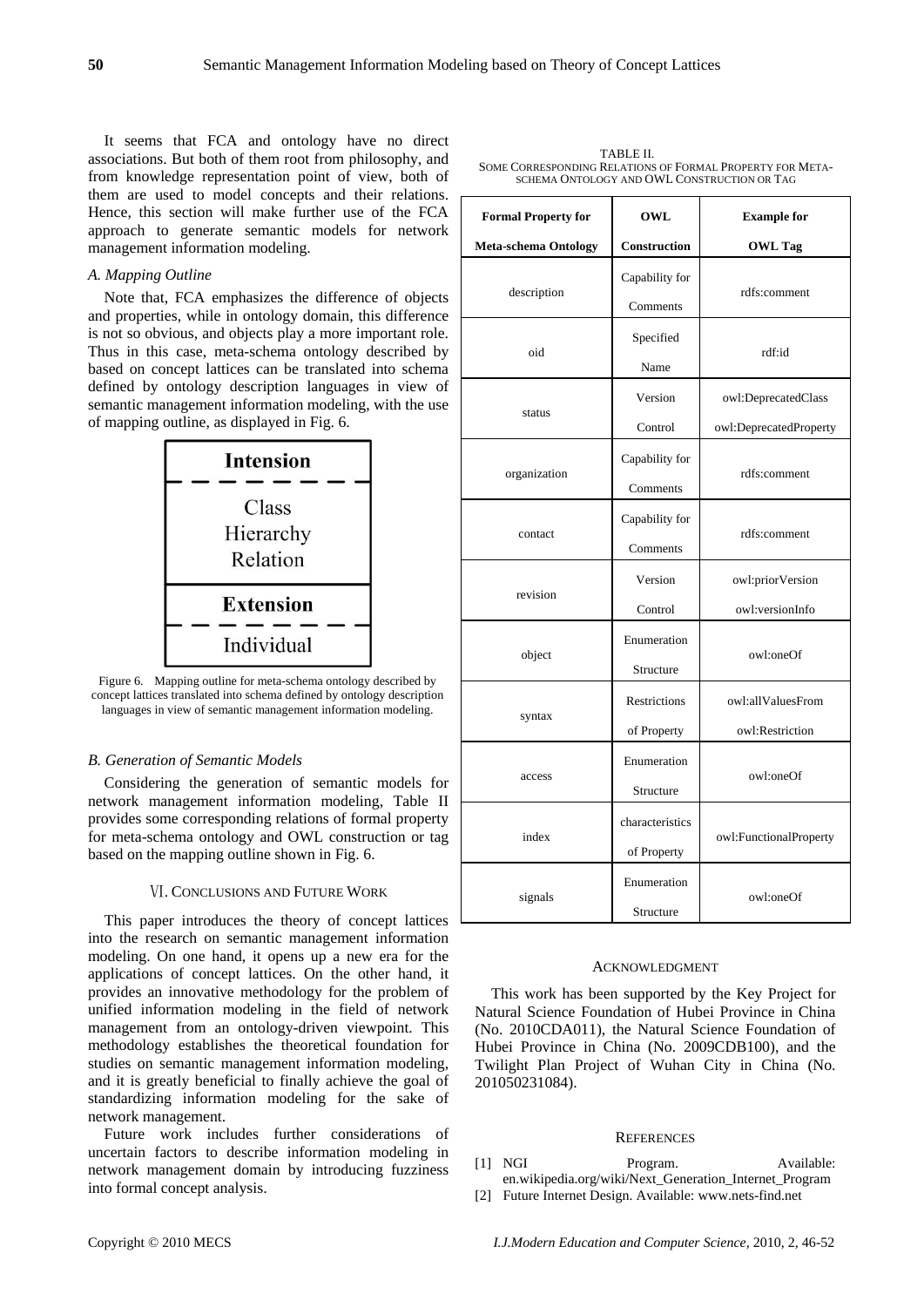- [3] Globe Environment for Network Innovation. Available: www.geni.net
- [4] Future Internet Research and Experimentation. Available: cordis.europa.eu/fp7/ict/fire
- [5] China NGI. Available: en.wikipedia.org/wiki/China\_Next\_Generation\_Internet
- [6] T. R. Gruber. A Translation Approach to Portable Ontology Specifications. Knowledge Acquisition, Vol. 5, No. 2, pp. 199-220, 1993
- [7] T. R. Gruber. Towards Principles for the Design of Ontologies Used for Knowledge Sharing. International Journal of Human-Computer Studies, Vol. 43, No. 5/6, pp. 907-928, 1995
- [8] P. E. Patel-Schneider, P. Hayer, I. Horrocks eds. OWL Web Ontology Language Overview. W3C Recommendation, 2004
- [9] F. Strauss, J. Schönwälder. SMIng Next Generation Structure of Management Information. RFC3780, 2004
- [10] M. Bjorklund ed. YANG A Data Modeling Language for the Network Configuration Protocol (NETCONF). RFC6020, 2010
- [11] Common Information Model. Available: http://dmtf.org/standards/cim
- [12] A. Pilz, J. Swoboda. Network Management Information Models. International Journal of Electronics and Communications, Vol. 58, pp. 165-171, 2004
- [13] I. Horrocks etc eds. SWRL: A Semantic Web Rule Language Combining OWL and RuleML, W3C Member Submission, 2004
- [14] D. Martin ed. OWL-S: Semantic Markup for Web Services, W3C Member Submission, 2004
- [15] J. E. López de Vergara, V. A. Villagrá, J. Berrocal, J. I. Asensio, R. Pignaton. Semantic Management: Application of Ontologies for the Integration of Management Information Models. Proceeding of 8th IFIP/IEEE International Symposium on Integrated Network Management, pp. 131-134, 2003
- [16] J. E. López de Vergara, V. A. Villagrá, J. I. Asensio, J. Berrocal. Ontologies: Giving Semantics to Network Management Models. IEEE Network, Vol. 17, No. 3, pp. 15-21, 2003
- [17] J. E. López de Vergara, V. A. Villagrá. Applying the Web Ontology Language to Management Information Definitions. IEEE Communications Magazine, Vol. 42, No. 7, pp. 1-7, 2004
- [18] H. Xu, D.B. Xiao. A Common Ontology-based Intelligent Configuration Management Model for IP Network Devices. Proceeding of 1st International Conference on Innovative Computing, Information and Control, pp. 385-388, 2006
- [19] D.B. Xiao, H. Xu. An Integration of Ontology-based and Policy-based Network Management for Automation. CD-ROM Proceeding of 2006 Computational Intelligence for Modelling, Control and Automation, pp. 27, 2006
- [20] H. Xu, D.B. Xiao. Applying Semantic Web Services to Automate Network Management. CD-ROM Proceeding of 2nd IEEE Conference on Industrial Electronics and Applications, IEEE Press, pp. 461-466, 2007
- [21] B. Grand, M. Soto. Navigation in Huge Information Hierarchies Applications to Network Management. Proceeding of 1999 Workshop on New Paradigms in Information Visualization and Manipulation in conjunction with 8th ACM International Conference on Information and Knowledge Management, pp. 56-61, 1999
- [22] A. Wong, P. Ray, N. Parameswaran, J. Strassner. Ontology Mapping for the Interoperability Problem in Network Management. IEEE Journal on Selected Areas in Communications, Vol. 23, No. 10, pp. 2058-2068, 2005
	-
- [23] Y. Y. Yao. Perspectives of Granular Computing. Proceedings of 2005 IEEE International Conference on Granular Computing, Vol. 1, pp. 85-90, 2005
- [24] Y. Y. Yao. The Art of Granular Computing. Proceeding of 2007 International Conference on Rough Sets and Emerging Intelligent Systems Paradigms, Lecture Notes in Artificial Intelligence, Vol. 4585, pp. 101-112, 2007
- [25] A. Pras et al. Key Research Challenges in Network Management. IEEE Communications Magazine, Vol. 45, No. 10, pp. 104-110, 2007
- [26] B. Ganter, R. Wille. Formal Concept Analysis: Mathematical Foundations. Berlin: Springer, 1999
- [27] P. Cimiano, A. Hotho, G. Stumme, J. Tane. Conceptual Knowledge Processing with Formal Concept Analysis and Ontologies. Proceeding of 2rd International Conference on Formal Concept Analysis, pp. 189-207, 2004
- [28] H. Xu, D. B. Xiao. Building Information Specification Ontology for Computer Network Management based on Formal Concept Analysis. Proceeding of 2009 IEEE International Conference on Information and Automation, pp. 312-317, 2009
- [29] H. Xu, D. B. Xiao. Visualization-based Study on Information Specification Languages for Network Management using Formal Concept Analysis. Communications in Computer and Information Science, Vol. 71, pp. 19-30, 2010
- [30] G. Stumme, A. Maedche. FCA-Merge: Bottom-Up Merging of Ontologies. Proceeding of 17th International Joint Conference on Artificial Intelligence, pp. 225-230, 2001
- [31] K. Souza, J. Davis. Aligning Ontologies through Formal Concept Analysis. Proceeding of 6th International Conference on Information Integration and Web-Based Applications and Services, pp. 123-132, 2004



**Hui Xu** received a bachelor's degree in Computer Science and Technology from Huazhong Normal University, Wuhan, China in 2005, a master's degree in Computer Application Technology from Huazhong Normal University, Wuhan, China in 2008, and a doctor's degree in Radio Physics from

Huazhong Normal University, Wuhan, China in 2010. Currently, her major field of study is network and service management.

Since 2006, she has been a certified computer system analysis in China. Now, she is a Lecturer in the School of Computer Science at Hubei University of Technology, Wuhan, China. She has authored 1 book and 2 book chapters in the field of network management, 4 papers published by international journals, and more than 20 papers published by international conferences.

Dr. Xu became a Member of Institute of Electrical and Electronics Engineers (IEEE) in 2007, a Member of Association for Computing Machinery (ACM) in 2007 and a Member of China Computer Federation (CCF) in 2008. In April 2008, she was awarded by International Association of Engineers (IAENG) for her first-authored paper presented to 3rd IAENG International Conference on Communication Systems and Applications. In July 2008, her biography was selected for inclusion in the 26th edition (2009) of the Marquis Who's Who in the World, California, USA. Additionally, she was a Session Co-Chair for 2nd&3rd International Conference on Computer Science & Education (ICCSE 2007&2008), a Session Chair for